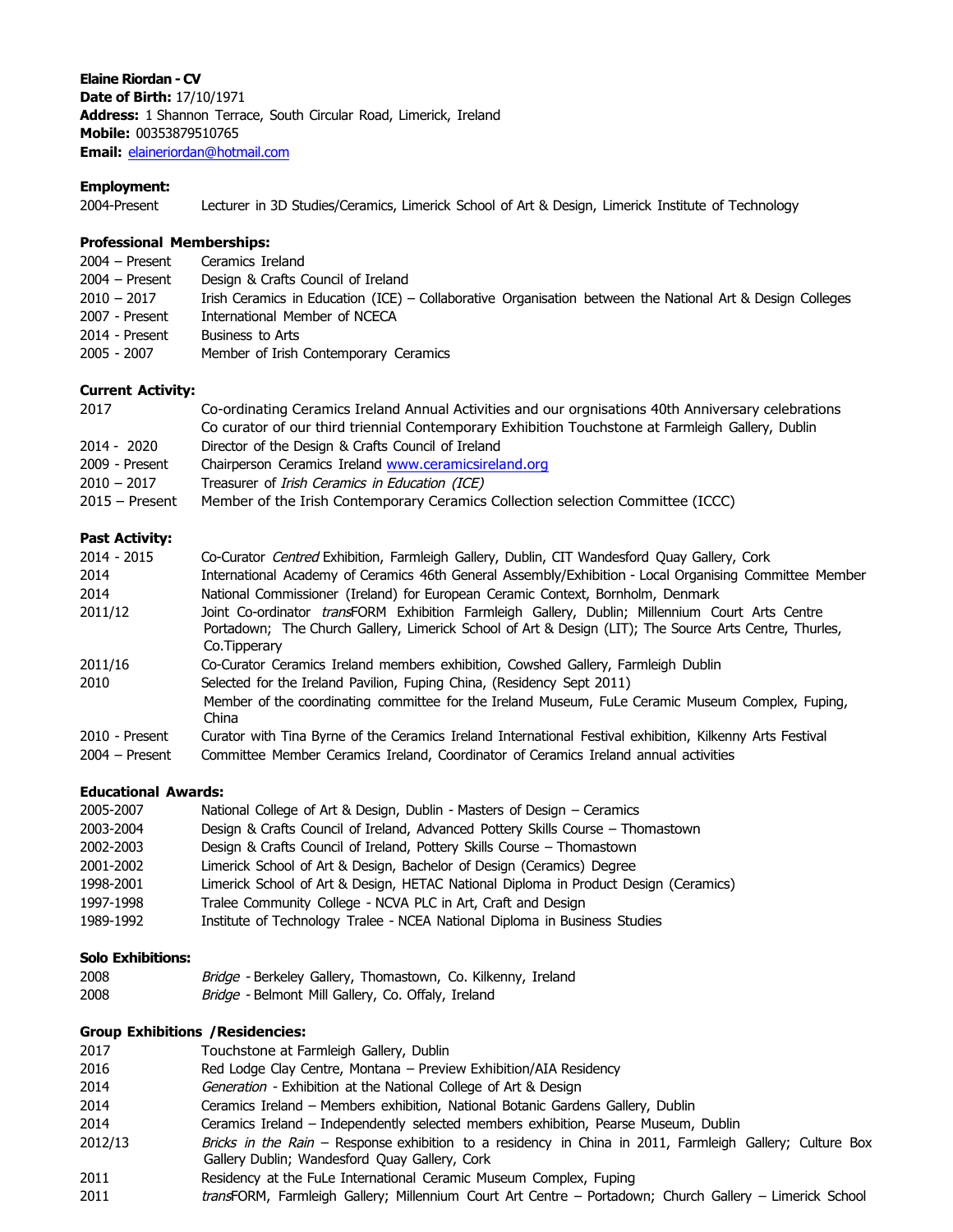|               | of Art & Design; The Source Arts Centre, Thurles, Co. Tipperary                                          |
|---------------|----------------------------------------------------------------------------------------------------------|
| 2010          | Irish Craft Portfolio Exhibition, National Craft Gallery, Kilkenny                                       |
| 2009          | Salamander Gallery, Belfast                                                                              |
| 2007          | International Ceramics Magazine Editors Association (ICMEA) Emerging Makers Exhibition – Fuping, China   |
|               | 2nd China Jingdezhen International Contemporary Ceramic Exhibition                                       |
|               | East meets West Exhibition, Jingdezhen Sanbao Ceramic Art Institute/Gallery, China                       |
|               | All Fired Up - Irish Contemporary Ceramics Exhibition at the National Museum, Collins Barracks, Ireland  |
| 2006          | Exhibited work at the Design Yard, Dublin                                                                |
|               | RDS Crafts Competition Winners Touring Exhibition                                                        |
|               | Emerging Ceramics Exhibition at the National Craft Gallery, Kilkenny and Aberystwyth Arts Centre, Wales, |
|               | Irish Contemporary Ceramics Touring Exhibition                                                           |
| $2005 - 2009$ | Ceramics Ireland Annual Members Exhibition at Plan Expo; Dalkey Castle; Ardgillan Castle                 |
| 2005          | RDS Craft Competition Winners Touring Exhibition; 7@OS/B Gallery, Enniskerry                             |
| 2004          | ' <i>New</i> Generations' Exhibition at The Granary, Waterford - a joint show with two fellow Graduates. |
| Awards:       |                                                                                                          |
| 2013          | Continual Professional Development (CPD) Funding - DCCoI                                                 |
| 2011          | Culture Ireland Funds                                                                                    |
| 2007          | Scarva Travel Bursary Awarded for Cultural Tour of China                                                 |
| 2006          | Muriel Gahan Scholarship - RDS Craft Competition Award                                                   |
| 2005          | Peter Brennan Inaugural Award for Innovative Ceramics, Royal Dublin Society (RDS) Craft Competition      |
|               | Winner, Design & Crafts Council of Ireland Purchase Prize, Ceramics Ireland Award                        |
| 2003/04       | Student of the Year Design & Crafts Council of Ireland Pottery Skills Course, Thomastown                 |
| 2002          | Institute of Designers Ireland - Graduate Designer of the Year – Ceramics                                |

## **Publications**:

Touchstone Catalogue, 2017 Bricks in the Rain Catalogue, 2011 transFORM Catalogue, 2011 Irish Craft Portfolio Catalogue, 2010 Irish Arts Review Winter 2005, pg. 162 Irish Arts Review Spring 2010, pg. 114 Profiled in Ceramics Art and Perception, No. 74 pg. 51-54 Ceramics Ireland Cover No. 18 pg. 21 Ceramics Ireland No. 22, pg. 39

**Documentary:** Made in China - a film that documents the experience of the Artists residency in Fuping, China in 2011

## **Collections:**

Permanent Collection Ireland Museum at the FuLe International Ceramic Museum Complex, Fuping; Dao Clay Gallery, Xian; The National Collection - Collins Barracks, Ireland; Design & Crafts Council of Ireland Collection; HETAC - Higher Education and Training Awards Council Collection; Limerick School of Art and Design; Corporate Collection of McCann Fitzgerald Solicitors – Ireland; Traynor O'Toole Architects – Ireland; Murray O'Laoighre Architects; Numerous Private Collections; Institute of Technology Tralee

## **Travels/Networking/Trade stands with Ceramics Ireland Magazine:**

| $2008 - 2017$ | Ceramics Art London                                                                  |
|---------------|--------------------------------------------------------------------------------------|
| 2016          | Artist in residence Talk at Rodledge Clay Centre, Redlodge Montana, USA              |
| 2015          | Presentation on Irish Ceramics at Medalta, Medicine Hat, Canada                      |
| 2014          | Ceramics in the Expanded Field $-$ Conference London                                 |
| $2009 - 2017$ | Resource Hall at the National Council on Education for the Ceramic Arts (NCECA), USA |
| 2014          | International Academy of Ceramics 46th General Assembly, Dublin Castle               |
| 2009 - 2017   | International Ceramics Festival, Aberystwyth, Wales                                  |
| 2010          | Gulgong – Clay Energy, Australia                                                     |
|               |                                                                                      |